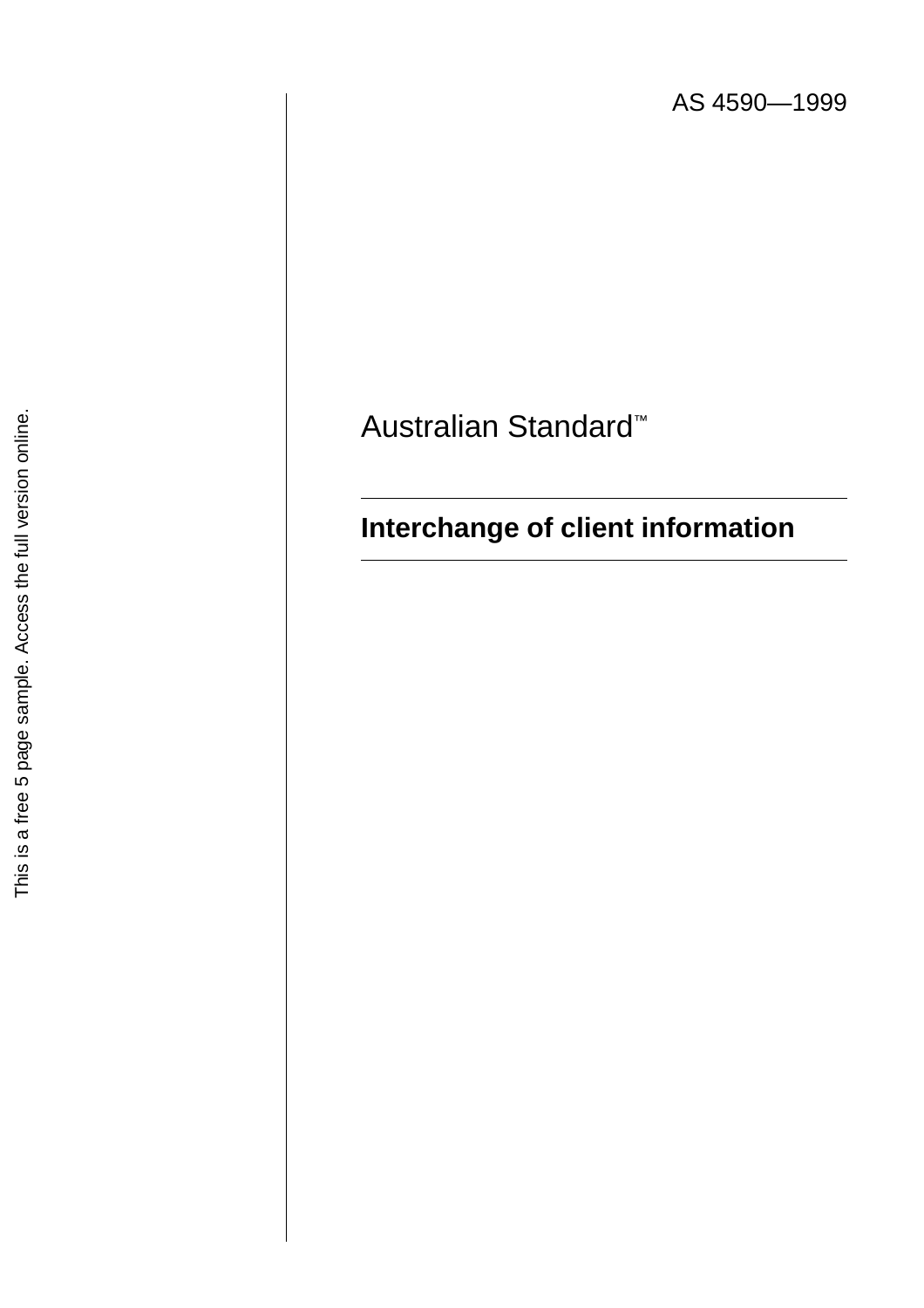This Australian Standard was prepared by Committee IT/27, Personal and Corporate Data—Representation and Management. It was approved on behalf of the Council of Standards Australia on 16 April 1999 and published on 5 June 1999.

The following interests are represented on Committee IT/27:

- Australia Post
- Australian Bankers Association
- Australian Human Resources Institute
- Australian Information Industry Association
- Australian Institute of Health and Welfare
- Australian Library and Information Association
- Australian Taxation Office
- Centrelink
- Consumers Federation of Australia
- Department of Immigration and Multicultural Affairs (Federal)
- Indigenous Information Industries Group
- National Exchange of Police Information
- Office of Information Technology (NSW)
- Telecommunications carriers
- University of Melbourne

Additional interests participating in preparation of Standard:

- Australian Bureau of Statistics
- Department of Employment, Education, Training and Youth Affairs
- Department of Immigration and Multicultural Affairs
- Health Insurance Commission
- Office of State Revenue (NSW)
- Telstra Corporation

*Review of Australian Standards. To keep abreast of progress in industry, Australian Standards are subject to periodic review and are kept up to date by the issue of amendments or new editions as necessary. It is important therefore that Standards users ensure that they are in possession of the latest edition, and any amendments thereto. Full details of all Australian Standards and related publications will be found in the Standards Australia*

*Catalogue of Publications; this information is supplemented each month by the magazine 'The Australian Standard', which subscribing members receive, and which gives details of new publications, new editions and amendments, and of withdrawn Standards.*

Suggestions for improvements to Australian Standards, addressed to the head office of Standards<br>Australia, are welcomed. Notification of any inaccuracy or ambiguity found in an Australian Standard<br>should be made without de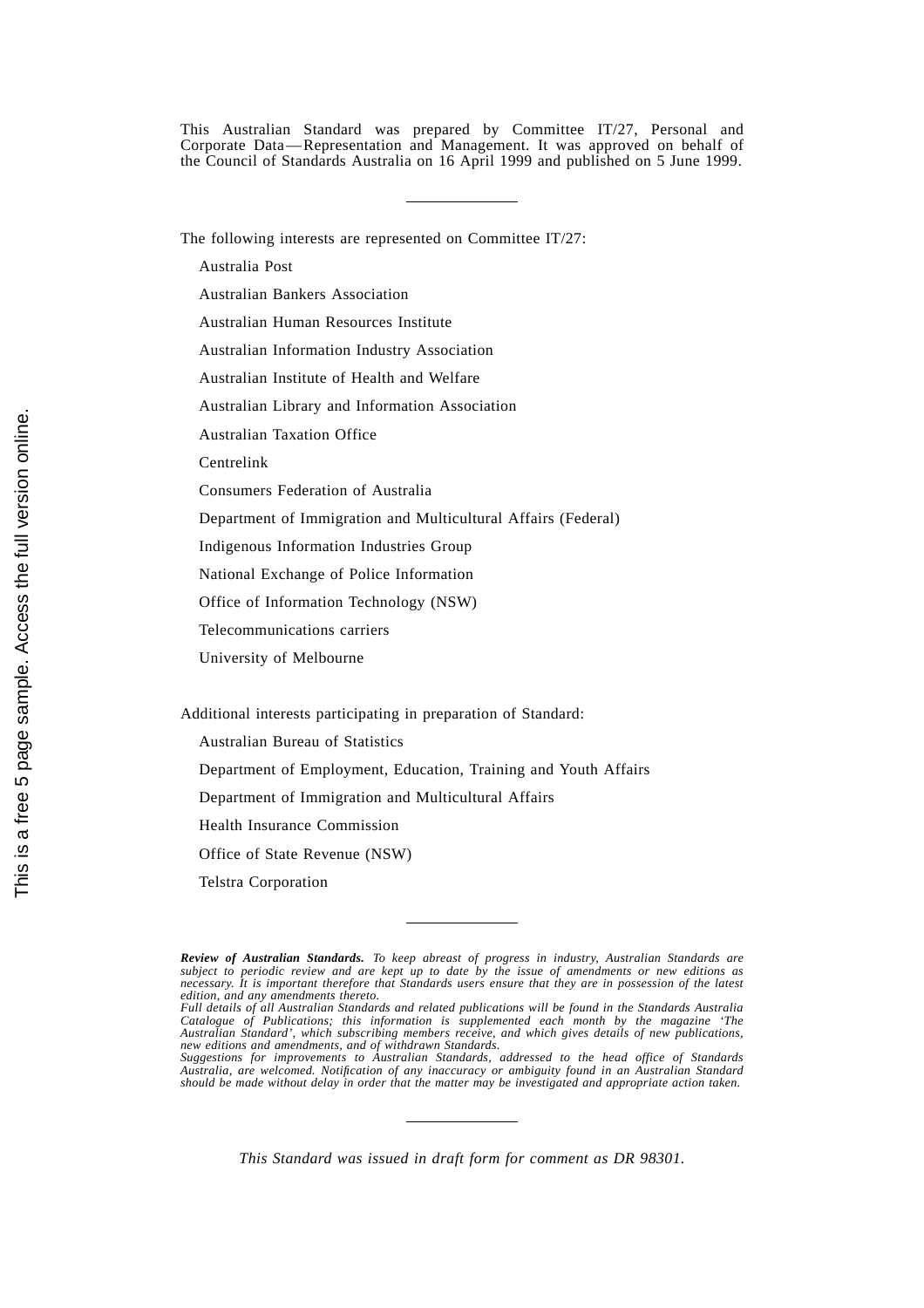AS 4590—1999

# Australian Standard™

## **Interchange of client information**

Originated as AS 4212 — 1994. Revised and redesignated, in part, as AS 4590 — 1999.

This is a free 5 page sample. Access the full version online. This is a free 5 page sample. Access the full version online.

> Published by Standards Australia (Standards Association of Australia) 1 The Crescent, Homebush, NSW 2140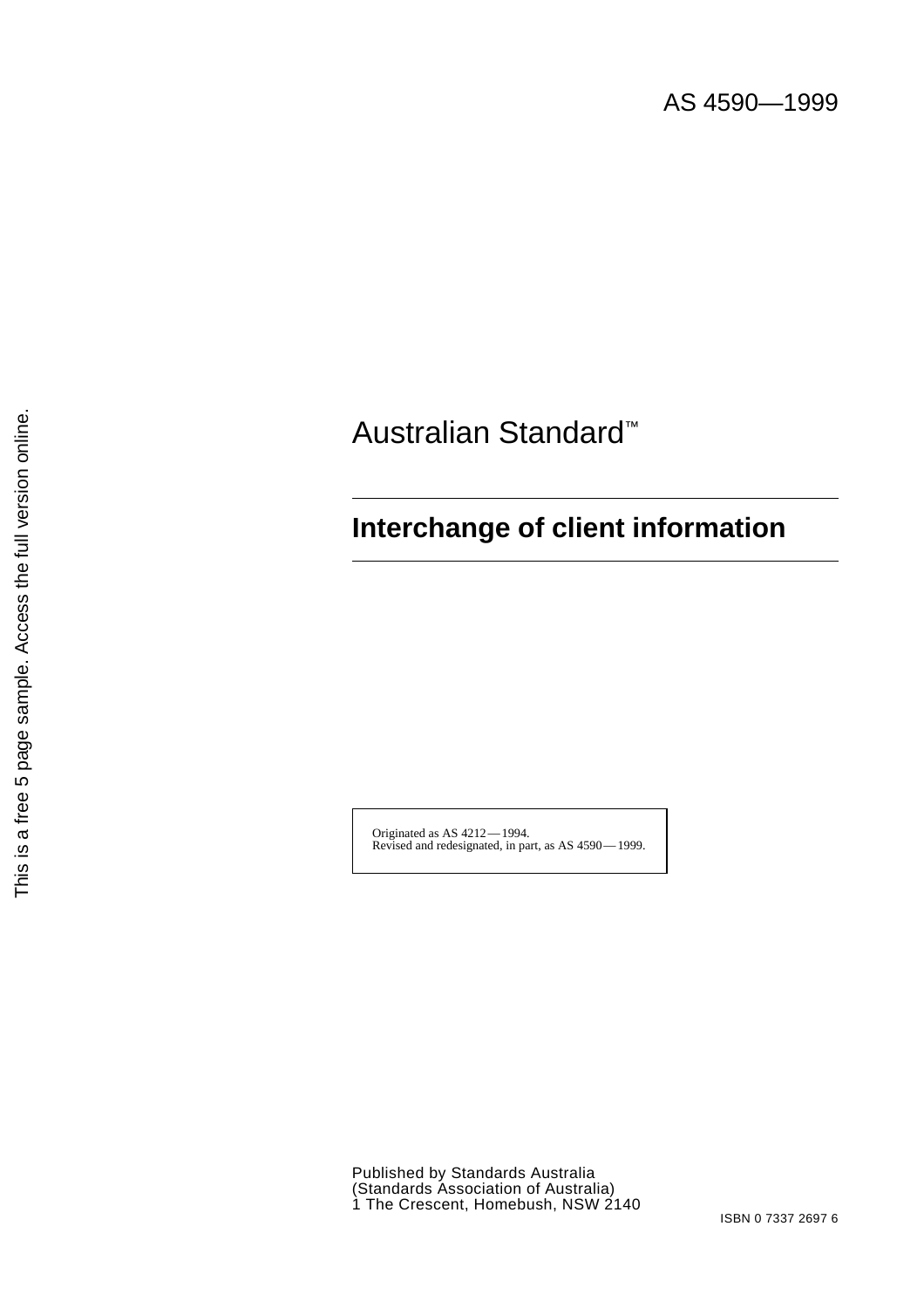#### PREFACE

This Standard was prepared by the Standards Australia Committee IT/27, Personal and Corporate Data—Representation and Management, based on a document originally drafted by the inter-government Client Data Standards Working Group.

The Standard is a result of industry concern at the myriad of data storage formats used within the information technology industry. Its objective is to provide the industry with a common client data interchange Standard that will eliminate the need for creative variations.

This Standard supersedes, in part, AS 4212—1994, *Geographic information systems—Data dictionary for transfer of street addressing information*. Although AS 4212 covers a number of similar data elements, it was designed for a different purpose. It is intended that this Standard and a future revision of AS 4212 be aligned.

This Standard will improve identification practices within a party. For parties that match, validate and interchange client information the Standard will improve matching processes. Additionally, implementation of the Standard can have the following benefits:

- (a) Speeding up of the process of defining, developing and maintaining the interface between two organizations.
- (b) More effective client information gathering and usage through the reduction in the plethora of existing client information Standards. This will result in—
	- (i) reduced costs in maintaining client identification data;
	- (ii) reduced costs for identifying and validating clients since staff will have a higher degree of confidence in the data they are working with; and
	- (iii) other business benefits, e.g. reduced mailing costs if the amount of undelivered domestic mail is reduced, or access to bulk mail discounts is improved.
- (c) Potential for the removal of redundant data, resulting in parties not re-requesting public client information or corrupting accurate existing data. The integrity of source data will be maintained.
- (d) Reduced potential for inaccurate client information to be collected and maintained.
- (e) Reduced risk of clients being incorrectly identified through poorly matched data records.
- (f) Facilitation of more efficient processes for data matching, the benefits of which are—
	- (i) increased effectiveness of internal data matching activities; and
	- (ii) the useability of public data.
- (g) Reduced data duplication.
- (h) Increased consistency.
- (i) Better data management practices.
- (j) Provision of a basis for costing data interchange.
- (k) Potential for building and re-using generic client interchange software.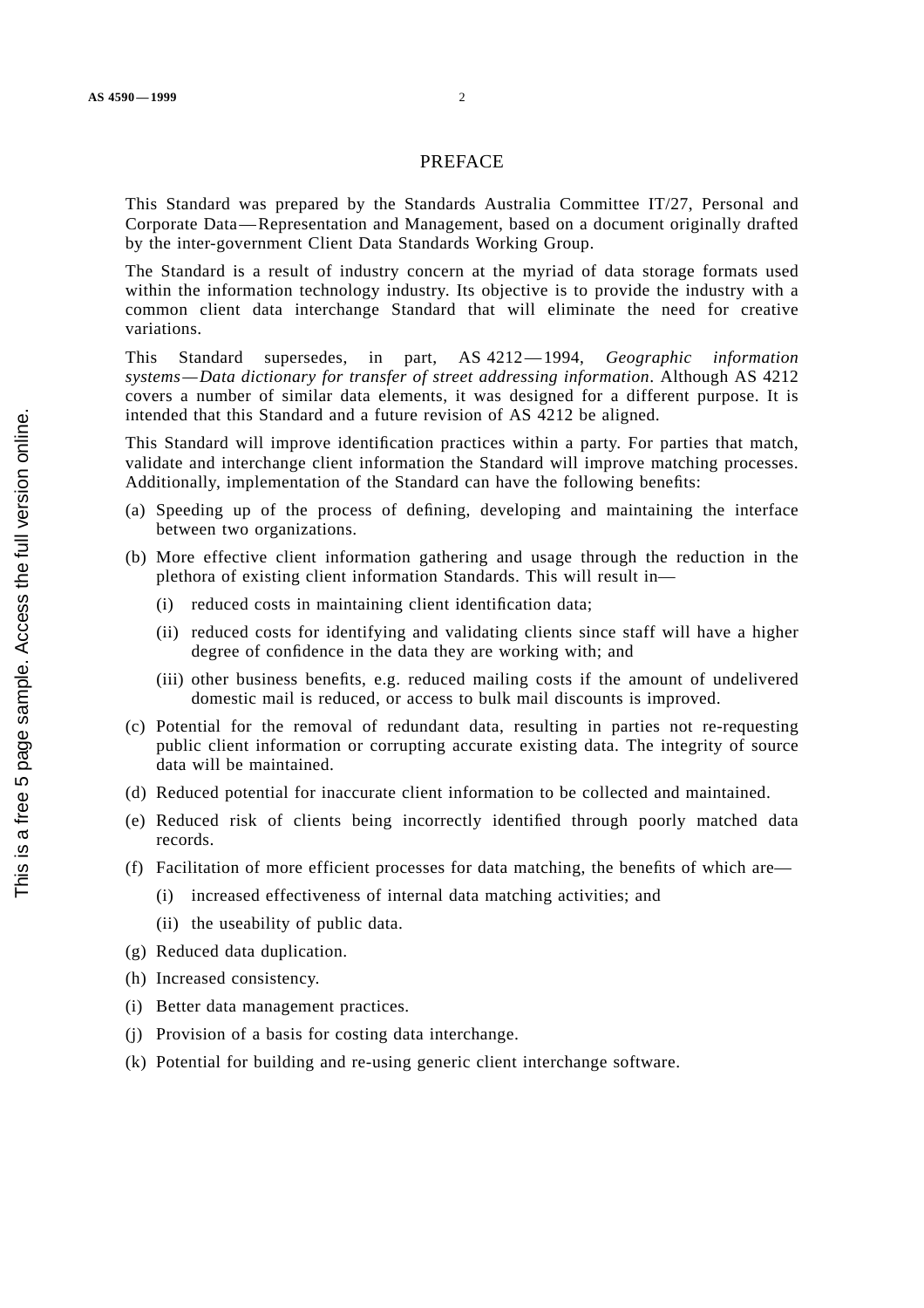## **CONTENTS**

|         |                                           | Page            |
|---------|-------------------------------------------|-----------------|
|         |                                           |                 |
|         | <b>SECTION 1 SCOPE AND GENERAL</b>        |                 |
| 1.1     |                                           |                 |
| 1.2     |                                           |                 |
| 1.3     |                                           |                 |
| 1.4     |                                           | $7\phantom{.0}$ |
| 1.5     |                                           |                 |
|         |                                           |                 |
|         | <b>SECTION 2 IDENTIFICATION DETAILS</b>   |                 |
| 2.1     |                                           |                 |
| 2.2     |                                           |                 |
| $2.3 -$ |                                           |                 |
|         | <b>SECTION 3 PERSON NAME DETAILS</b>      |                 |
| 3.1     |                                           |                 |
| 3.2     |                                           |                 |
| 3.3     |                                           |                 |
| 3.4     |                                           |                 |
| 3.5     |                                           |                 |
| 3.6     |                                           |                 |
|         |                                           |                 |
|         | SECTION 4 ORGANIZATION NAME DETAILS       |                 |
| 4.1     |                                           |                 |
| 4.2     |                                           |                 |
| 4.3     |                                           |                 |
|         | <b>SECTION 5 PERSON DETAILS</b>           |                 |
| 5.1     |                                           |                 |
| 5.2     |                                           |                 |
| 5.3     |                                           |                 |
| 5.4     |                                           |                 |
| 5.5     |                                           |                 |
| 5.6     |                                           |                 |
| 5.7     |                                           |                 |
|         |                                           |                 |
|         | <b>SECTION 6 ORGANIZATION DETAILS</b>     |                 |
| 6.1     |                                           |                 |
| 6.2     |                                           |                 |
| 6.3     |                                           |                 |
|         | <b>SECTION 7 TELEPHONE NUMBER DETAILS</b> |                 |
| 7.1     |                                           | 25              |
| 7.2     | TELEPHONE PREFIX AND NUMBER               | 25              |
| 7.3     |                                           |                 |
| 7.4     |                                           |                 |
|         |                                           |                 |